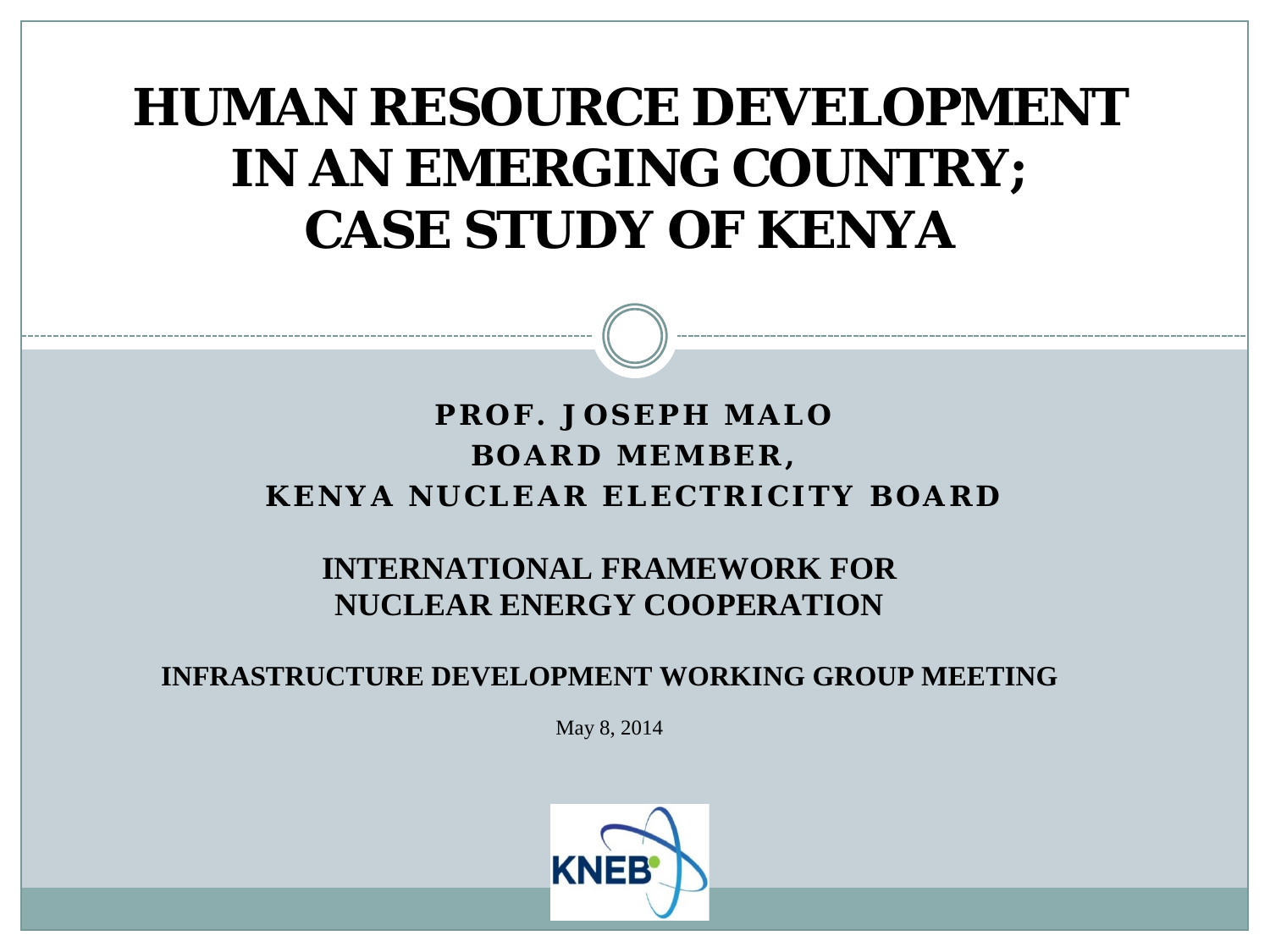# **Outline**

- Kenya's profile
- Current power capacity
- Background to Kenya's NPP
- Justifications for NPP in Kenya
- The Human resource Development Status
- Challenges in HRD
- Conclusion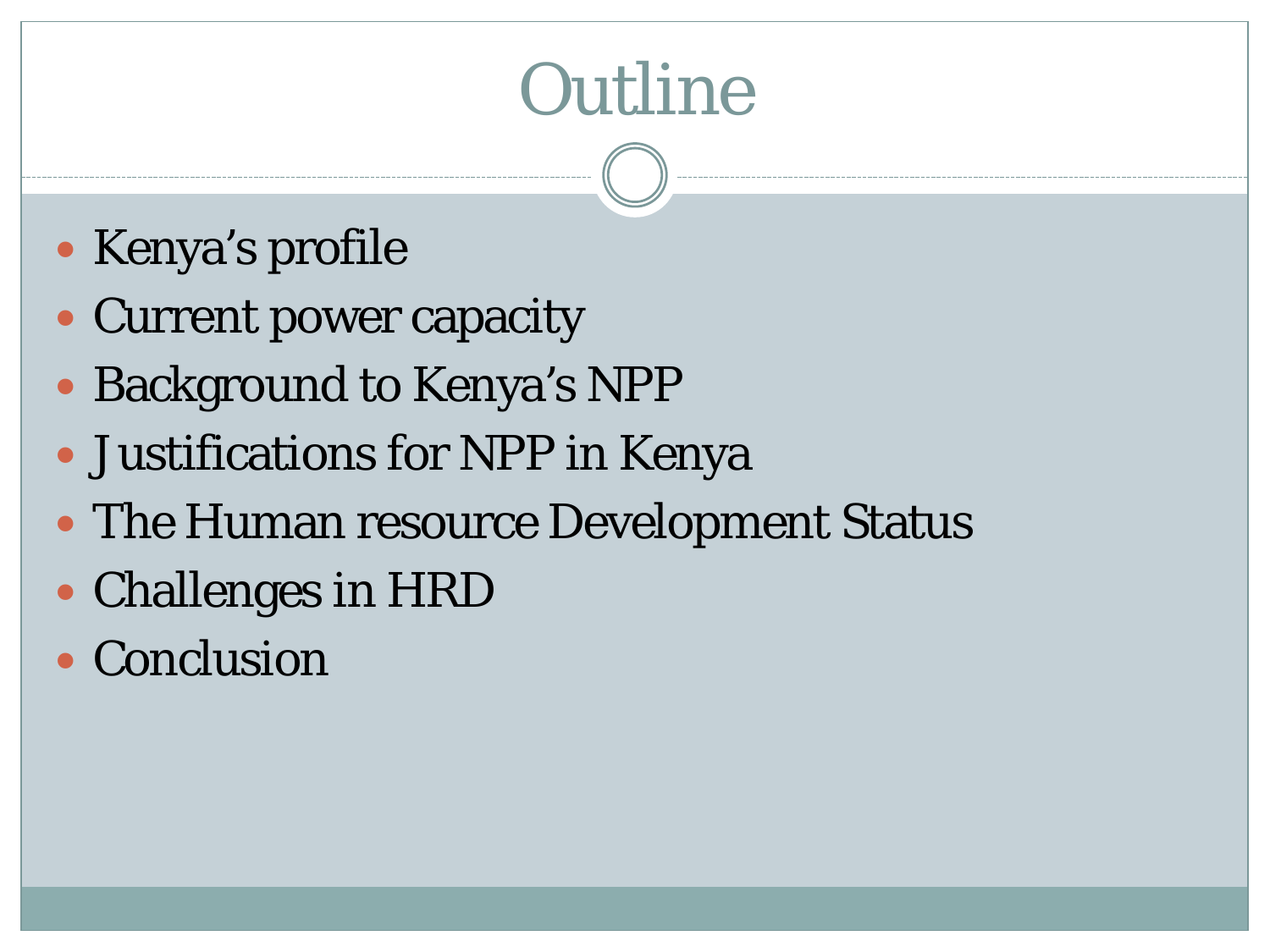

# KENYA'S PROFILE





- Kenya is situated on the East Coast of Africa
- Population 40 Million (2009 census)
- GDP per capita: \$1617 (2014)
- Currency: Kshs. Kshs 86.8=1USD. (April. 2014)
- Installed capacity 1767MW
- 46% generated from Hydro
- Total Area 580,367 sq Km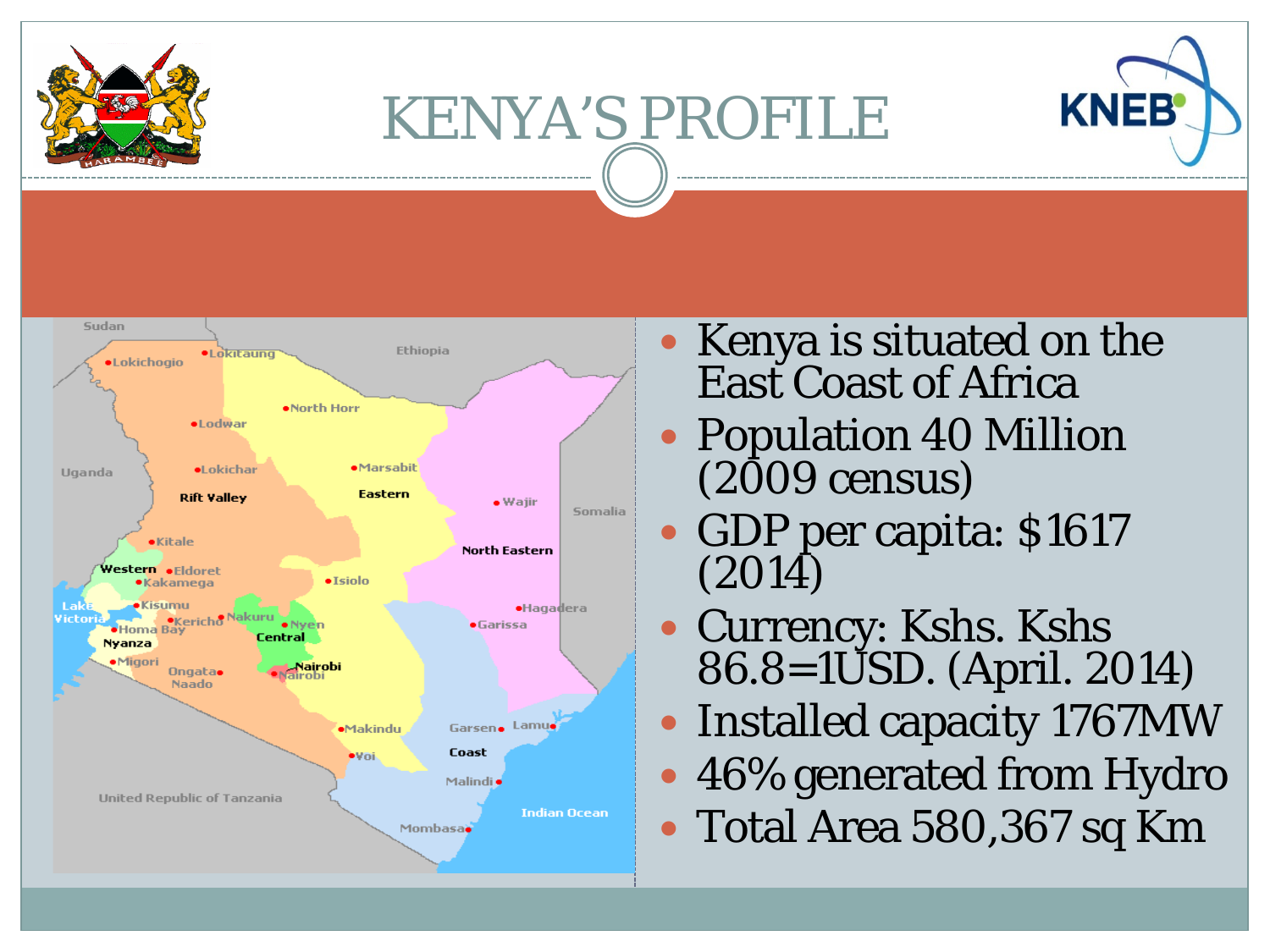# **Current Power Capacity in Kenya**

| <b>Sources</b><br>(MW) | <b>Installed Capacity</b><br>(MW) | <b>Capacity</b><br>% Share |
|------------------------|-----------------------------------|----------------------------|
| Hydro                  | 820                               | 46.4%                      |
| <b>Thermal</b>         | 609                               | 34.5%                      |
| Geothermal             | 250                               | 14.2%                      |
| Cogeneration           | 26.0                              | 1.5%                       |
| Wind                   | 5.1                               | 0.3%                       |
| <b>Isolated grid</b>   | 26                                | 1.5%                       |
| <b>Emergency</b>       | 30                                | 1.7%                       |
| <b>Total</b>           | 1,767                             | 100%                       |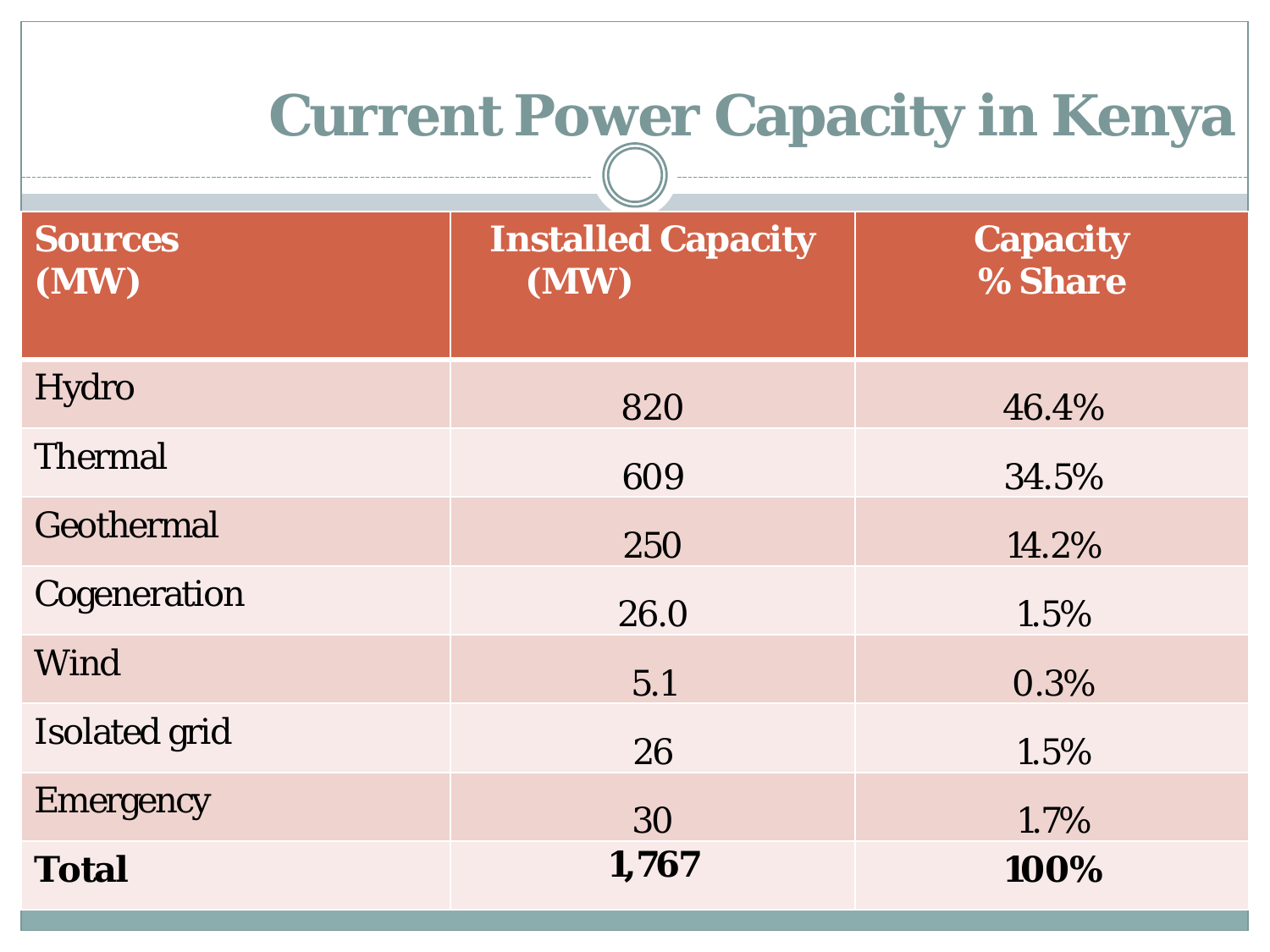#### Background



1.The National Economic and Social Council (NESC), Kenya's top advisory body to the Government on policies recommended in April 2010 adoption of nuclear power programme as a national priority and as a solution to the escalating demand for electricity and energy to drive the country's development agenda .

**3**.In 2012, the Committee was elevated to a Board KNEB, and charged with the responsibility of fast tracking the development of Kenya's Nuclear power programmed

**2**.A Committee on Nuclear Energy was formed in 2010 in the then Ministry of Energy to explore the feasibility of electricity generation from nuclear resources.

**4. KNEB a***ssumed the role of a NEPIO and commenced a PFS on the Kenya's Nuclear Power programme*.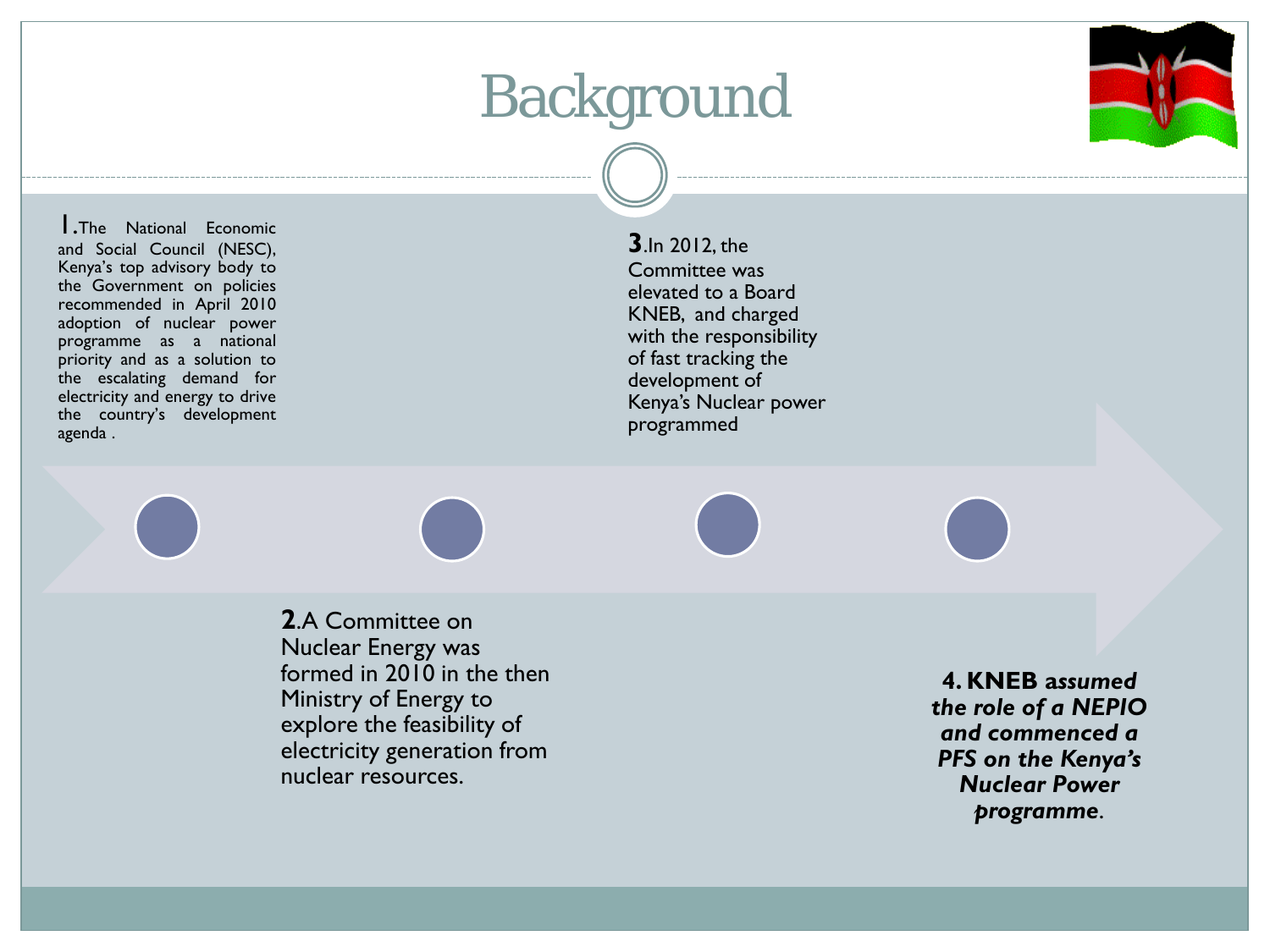### **Why nuclear power for Kenya?**

Provision of adequate, clean base load power for the implementation of the country's development blue print

Increasing energy demand

Provide Security of Supply

Economics - Need for a lower cost of power, an economic alternative to fossil fuels

Environmental Concerns and need for clean energy

Availability of proven technologies

Technology is mature and proven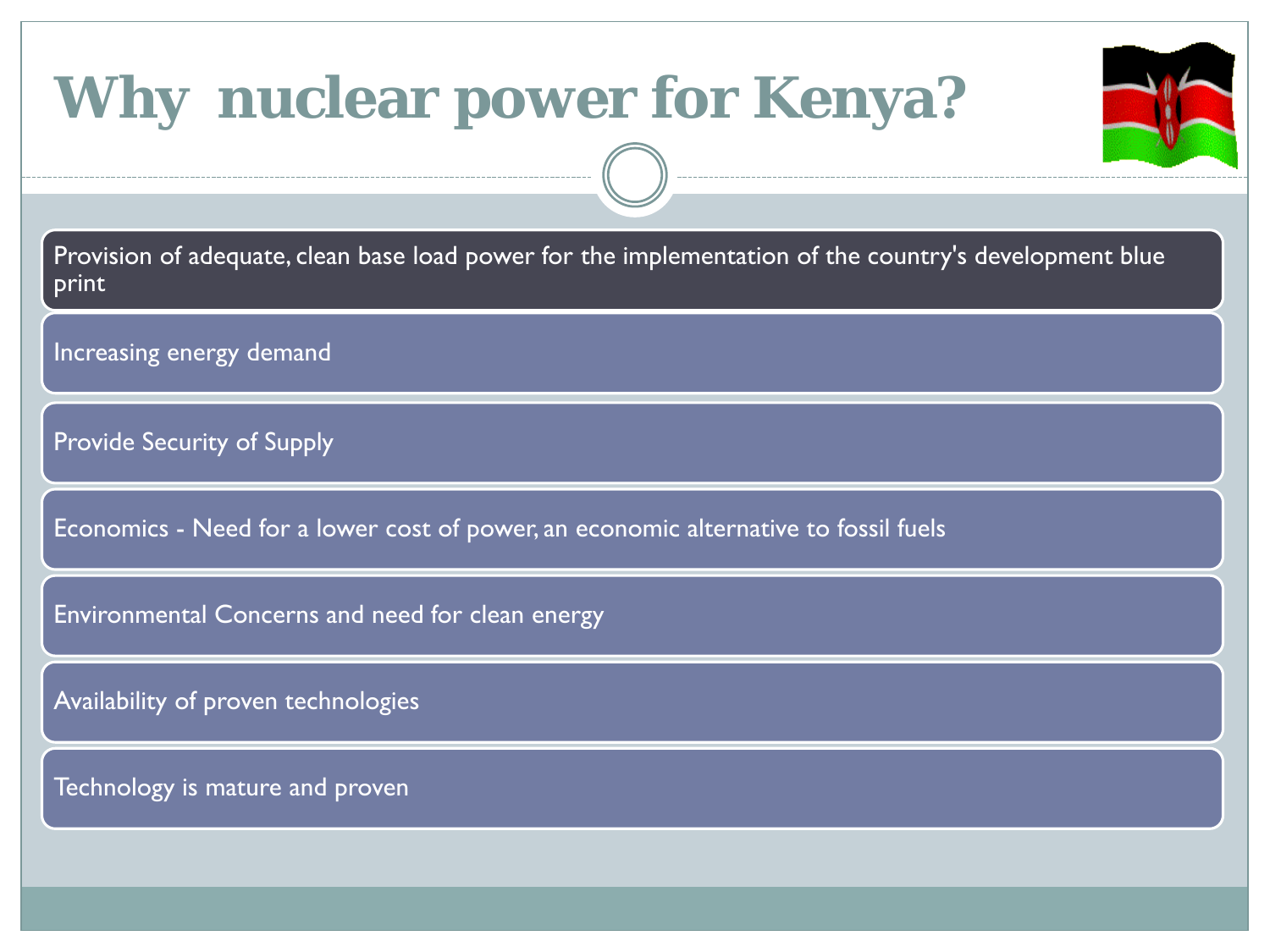

#### Current Status



**Currently, PFS has been completed and currently under review.**

> **Milestone 1 Political Decision to go Nuclear, Nuclear included in the energy Mix**

#### **Milestone 2**

- **Setting up a comprehensive legal & regulatory framework in progress**
- **Capacity building programs**
- **Implement PFS findings**

**Commissioning of the first NPP in Kenya, target by 2022, contributing 1000MW to the Roadmap for Phase 2**<br>**national grid** 

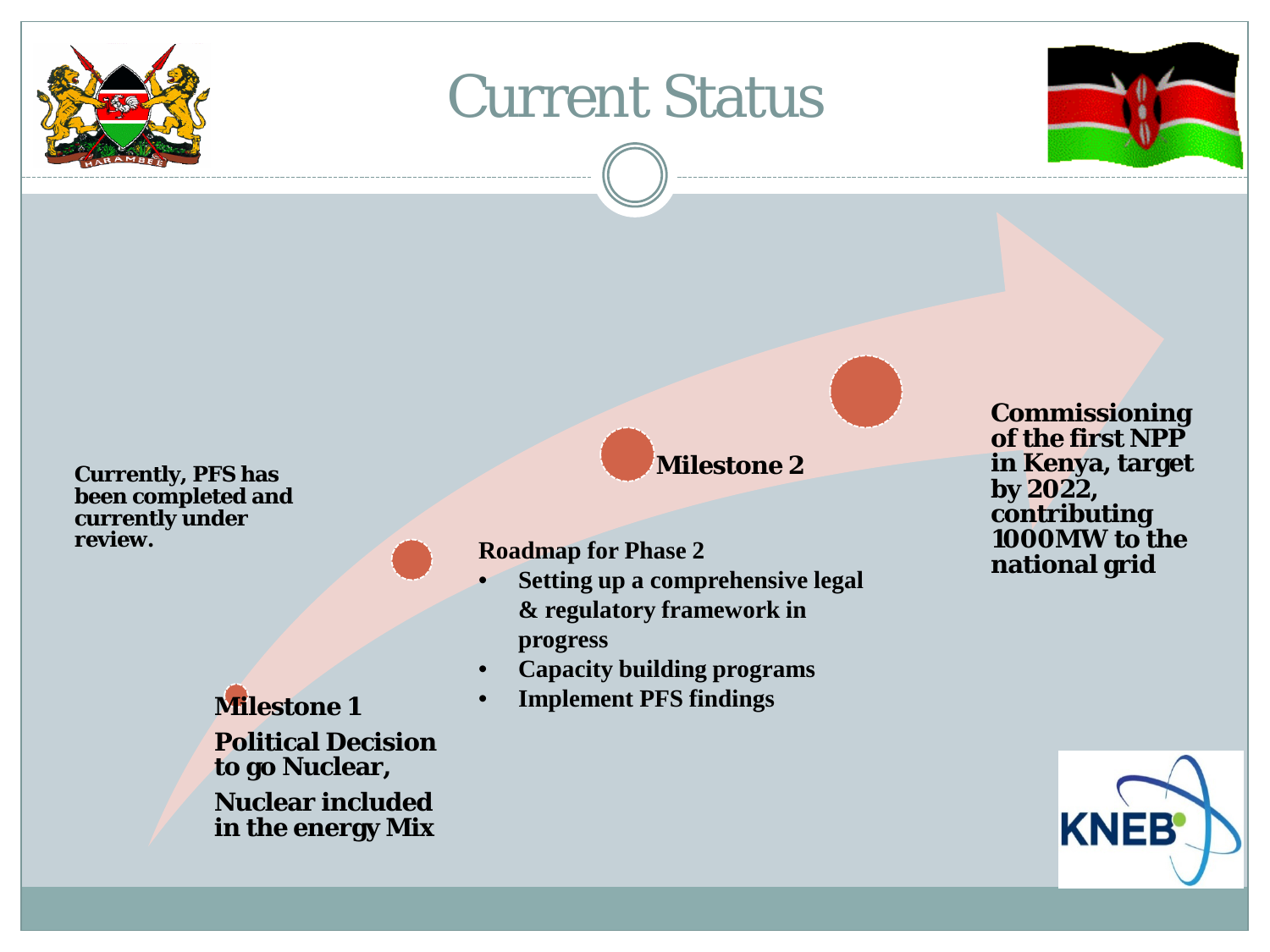## Status of HRD



- The Pre-Feasibility Study established that Kenya does not have adequate human resource capacity to implement the nuclear power programme
- The PFS further recommended that Kenya will need to train at least adequate specialized nuclear engineers and scientists gradually before the commissioning of the first unit of NPP
- Kenya has a strong education system and produces an average of 20,000 graduates annually in Sciences and Engineering, but with limited component of Nuclear Science
- Education and Training will incorporate both local and international institutions, but the foreign component is expected to be bigger
- KNEB has started various institutional and human resource capacity building efforts both locally and internationally
- The IAEA has been a major partner in Kenya's capacity building efforts through Fellowships, Scientific Visits, Trainings and workshops.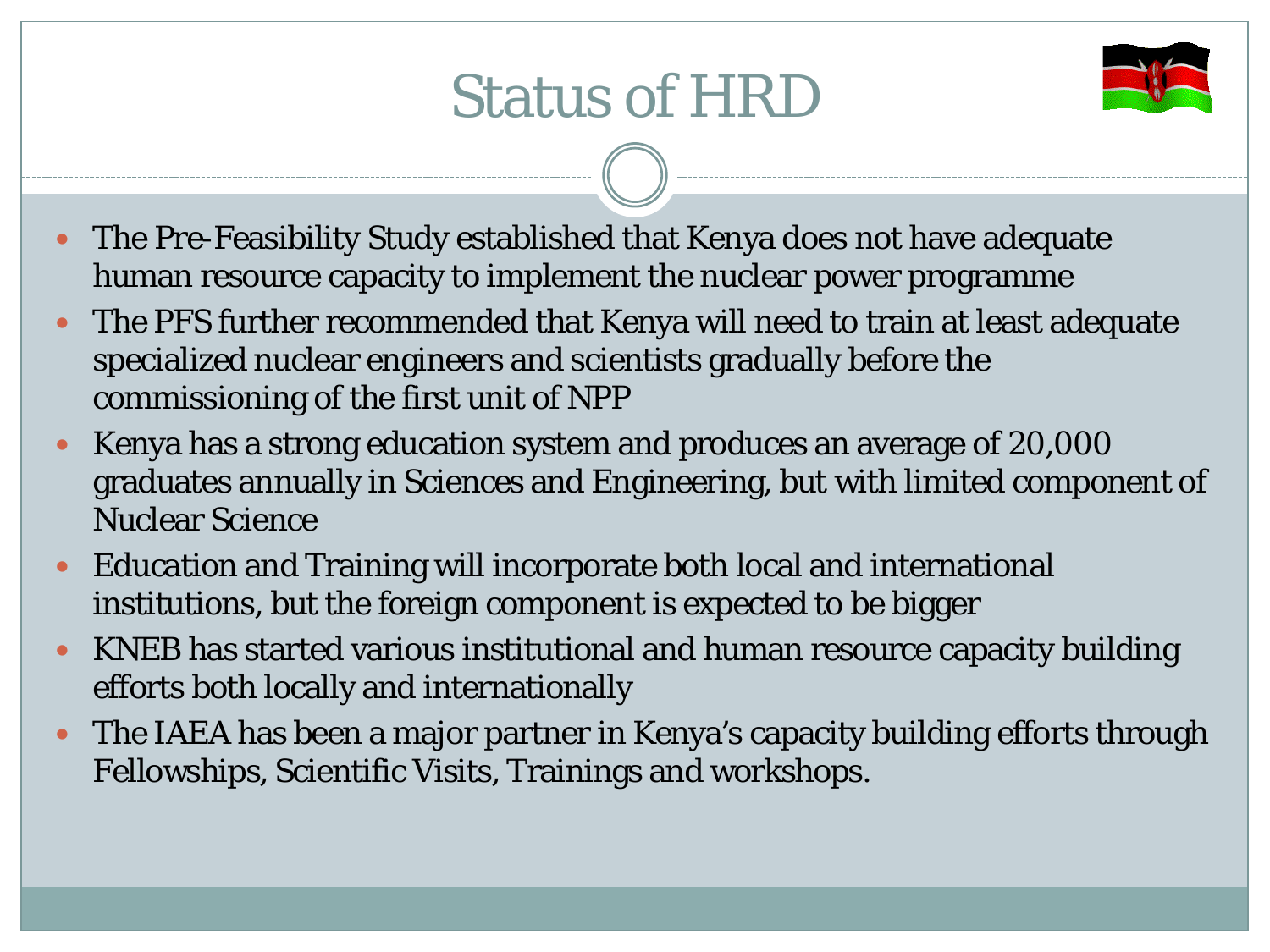## Established HRD Activities (1)



- IAEA Fellowships; Since 2012, more than 50 Kenyans have undergone a one-month fellowship at Texas A & M organized through collaboration between IAEA, Texas A&M University(USA) and the Government of Kenya
- IAEA remains a key partner in the HRD efforts
- Established relationship with the Kepco International Nuclear Graduate School (K-INGS) for post-graduate education in Nuclear Power Plant Engineering
- Diploma in International Nuclear Law at Montpellier, France;
- Steps to localize the training; Agreements in place to revamp the training at the Institute of Nuclear Sciences with support from Texas A&M University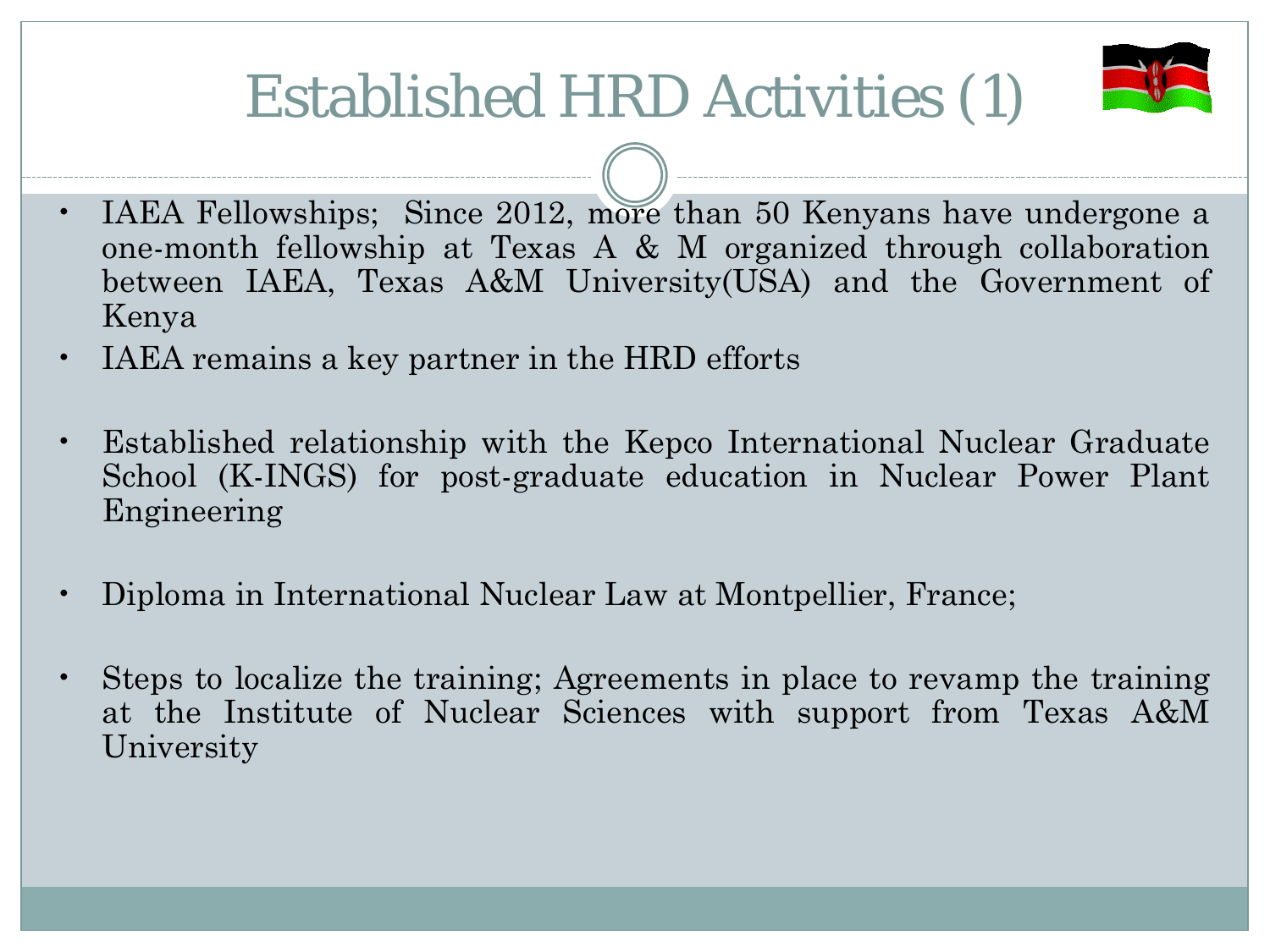#### Established HRD Activities (2)

- KNEB sponsors 15 students annually for Masters in Nuclear Science at the University of Nairobi.
- MoU's with various countries currently under review for collaboration on nuclear issues including capacity building;
- Other trainings have been carried out both locally and internationally covering various aspects of nuclear electricity including but not limited to Safety, Security and Safeguards of NPP, Nuclear Law, Legislative assistance and drafting and Regulation of nuclear electricity industry;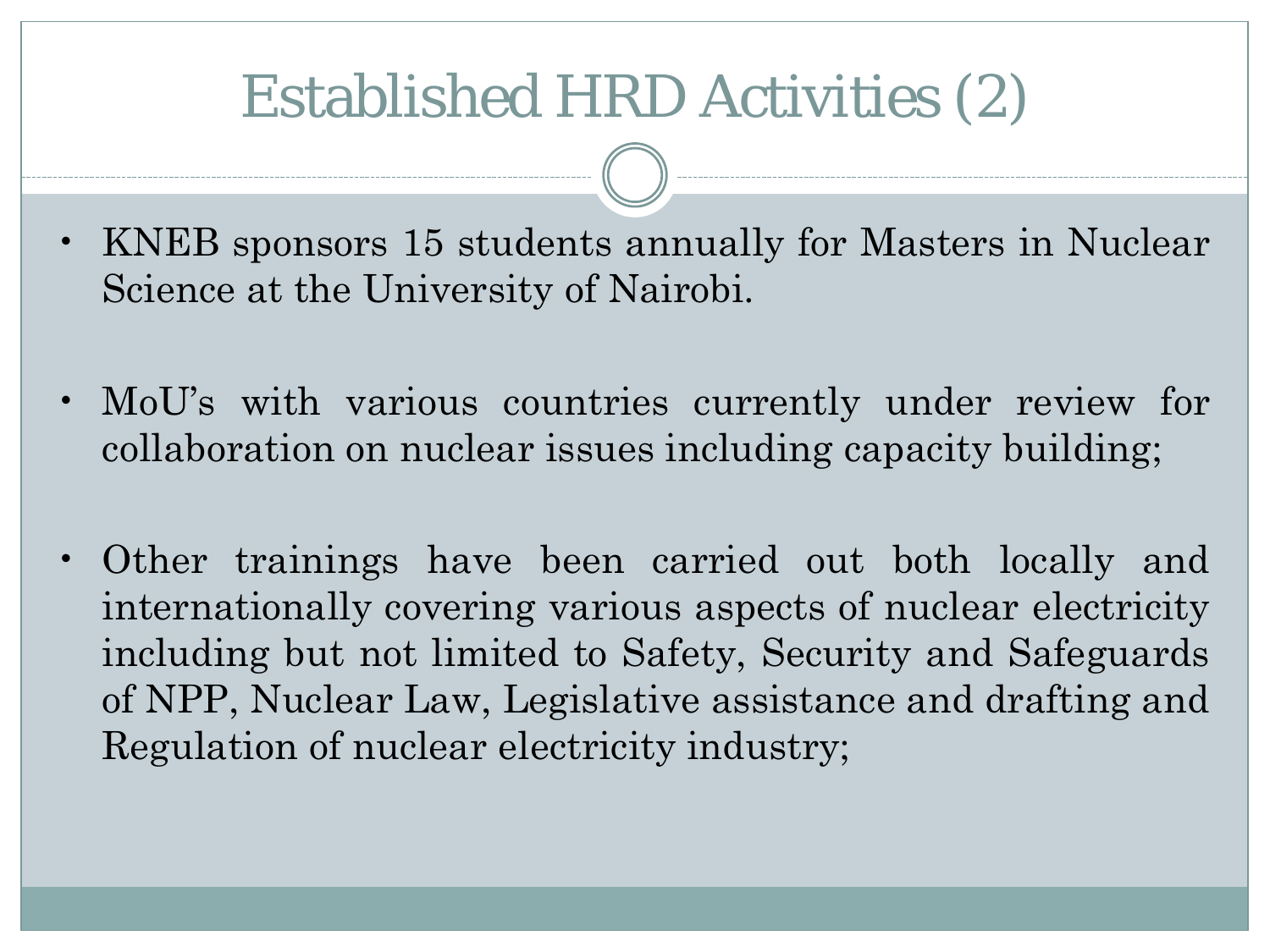## Challenges Encountered in HRD Efforts



- Inadequate resources for HRD (Financial, Human, Institutional)
- Lack of enough experience in Nuclear HRD and other related matters
- Weak Institutional Capacity to augment HRD efforts; e.g. no regulatory body in place, or a strong domestic academic foundation in nuclear engineering and other technical areas, especially at the university level
- Participation of the National Industry in HRD still very low
- Knowledge management issues and problems of brain drain
- Negative public perception and limited public participation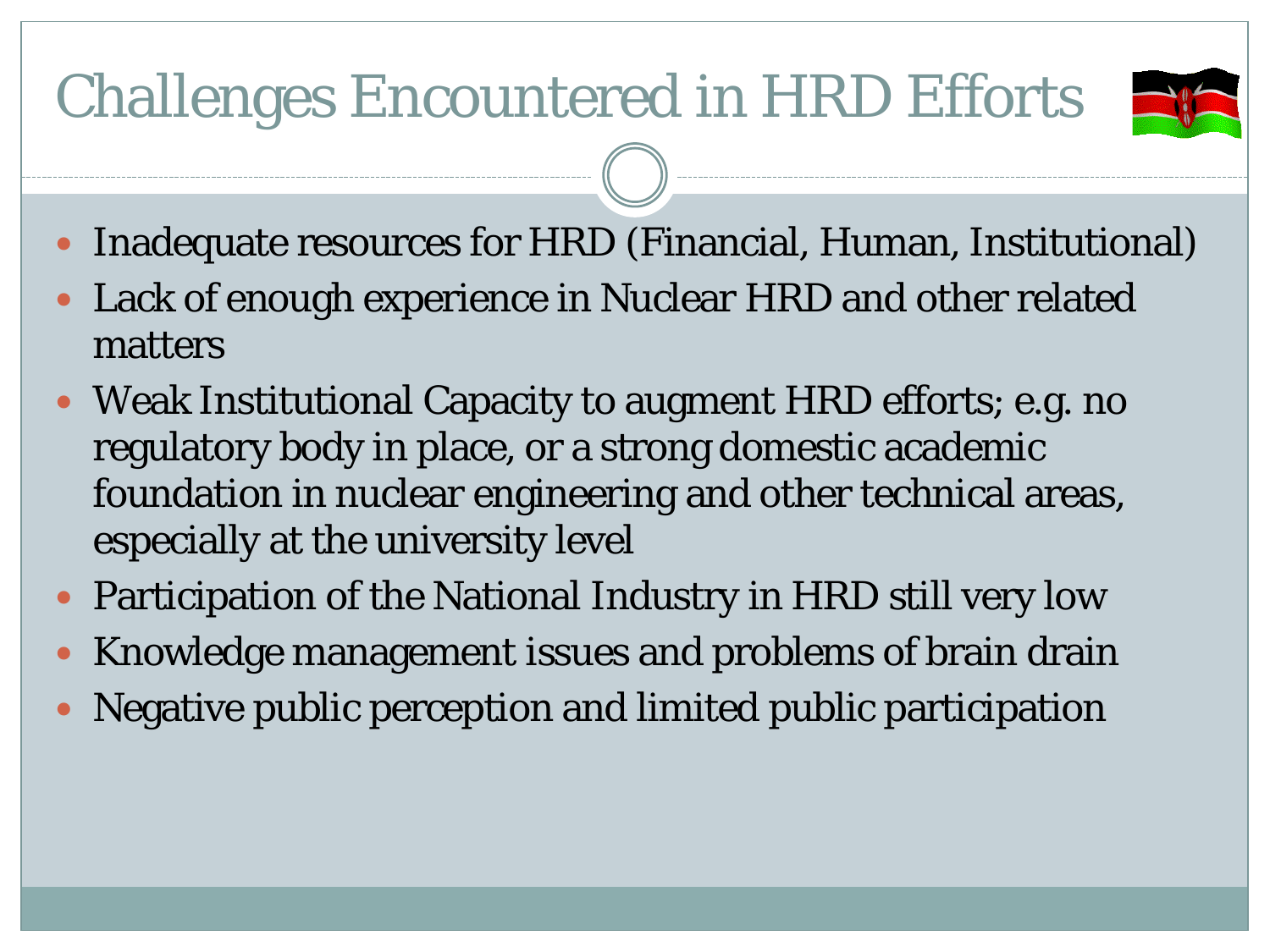#### Future Prospects



- Development and implementation of the Human Resource Development Plan
- Overseas Training: Sending young Kenyans abroad to study nuclear science and engineering in Universities, Research Institutes, Vendors, Regulatory bodies and Operators
- Inviting Foreign Experts from international institutions to partner in developing local curricula and capacity building of local trainers
- Localization of Nuclear Education by establishing departments in local universities
- Establishing specialized training institutions and building their capacities on nuclear trainings at various levels
- Equipping local institutions with requisite infrastructure for practical training in nuclear subjects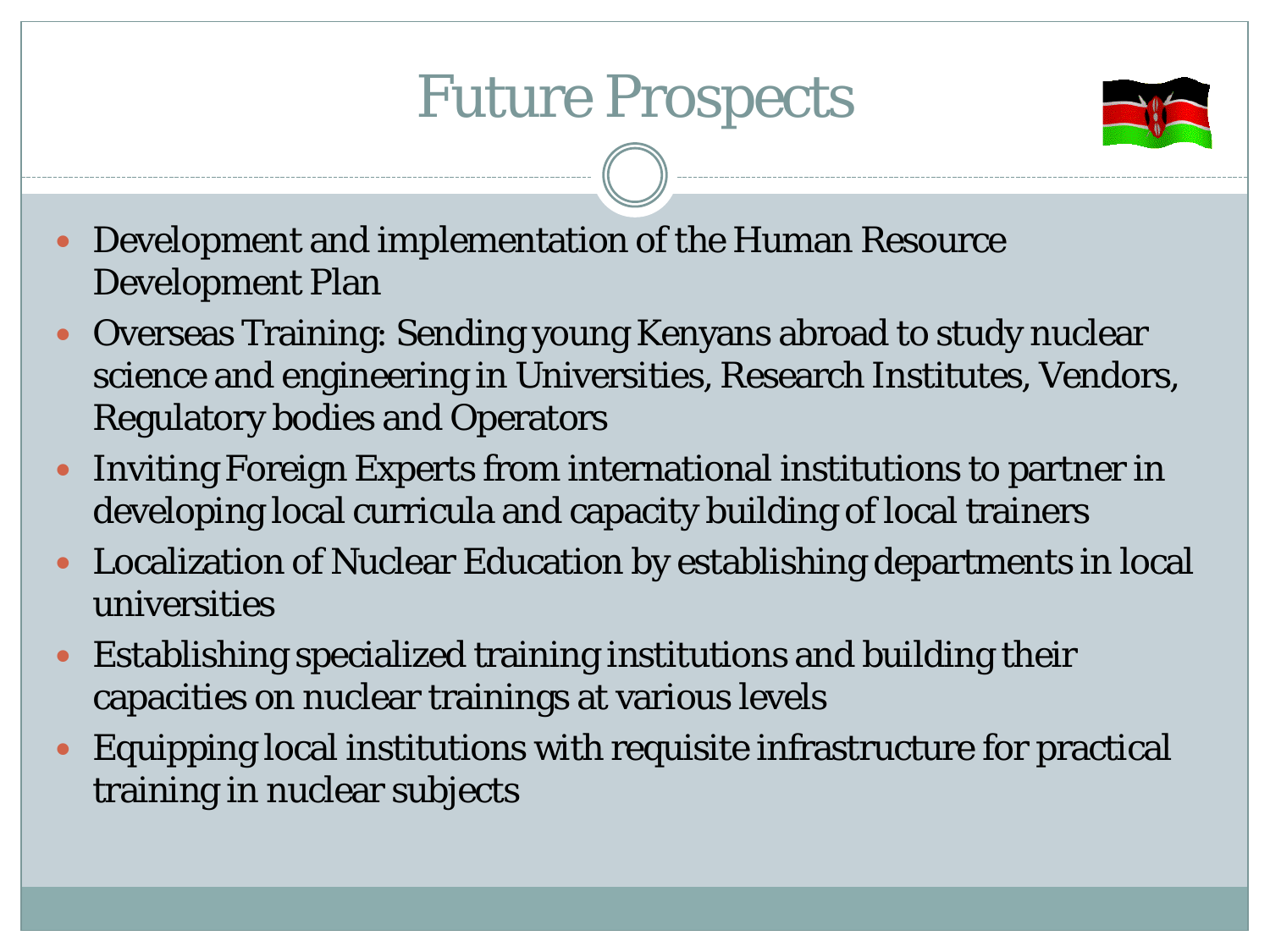

- Kenya has embarked on Nuclear HRD and enhancement of local capacity to play a major role;
- International support will remain key in HRD efforts in newcomer countries;
- Financial and Institutional resources and capacity remain the major issues for newcomers;
- The IAEA, IFNEC, WNA and other international organizations should consider taking up major roles to assist HRD in developing countries.